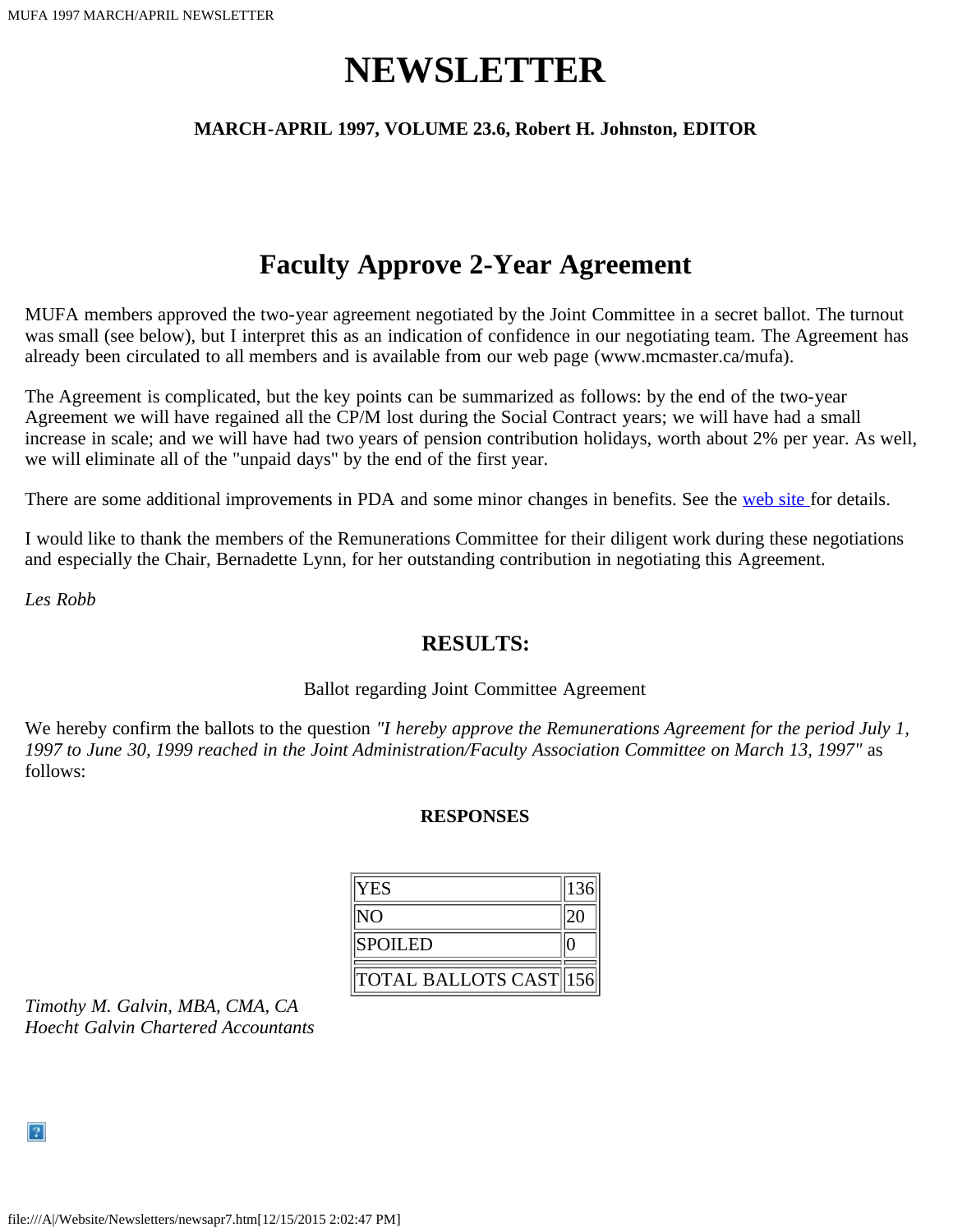## **Pension Plan Primer**

#### **The Sequel**

#### $|2|$

I promised to write again about pension issues and here I deliver another installment. Since last writing, salary negotiations have overtaken us and have changed the direction I had planned for this article. You will have heard by now that MUFA has negotiated a two-year contract which includes a 50% pension holiday for the next two years. We learned during the course of our negotiations that the surplus had grown so large that it would now be possible for employees to take a pension holiday of about half their contributions without having any impact on the Operating Budget. Consequently, we decided to include this holiday as part of our negotiation demands and in the end it became part of our agreement for the next two years. This does not put an end to the need to discuss long-term changes in the Plan, but gives us two years of a contribution holiday while we continue to discuss other alternatives.

Representatives of the employee groups continue to meet with the Administration to discuss the bridging payments and long-term pension plan improvements. One way to think of these two different issues is that if we are going to reach agreement on the bridging payments, we should make every effort to do so soon. We could make current monthly bridging payments from the Plan, but we could not reimburse the Operating Budget for payments already made. Every month that passes reduces the benefit possible to the Operating Budget. This argues for looking at changes that are simple and can be done quickly. Long-term Plan improvements have a different time horizon and do not need to be completed so quickly. Thus, more complicated changes to the Plan can be entertained.

Before beginning to discuss possible changes to the Plan, I would like to make clear, which I perhaps did not in my earlier article, that I believe that McMaster has a very good Pension Plan in most respects. Discussions about change are about improving an already decent Plan. That said, of most concern to faculty is the limit the Federal Government (Revenue Canada, formerly Department of National Revenue) puts on the size of the pension that can be paid from a registered pension plan. The limit at present is \$1722 of pension per year of service. That is, for 20 years of service, the pension paid out of the McMaster Plan can be no larger than \$34,440 per year and for 30 years, no larger than \$51,660. Our pension benefit formula is based on a calculation of 1.4% (of the best 4 years salary) per year of service up to the Canada Pension Plan maximum (approximately \$36,000) and 2.0% per year of service beyond that amount. If one should retire with a salary (best 4 years) of, say, \$100,000 and 30 years of service, the calculation within the pension plan would yield a pension of approximately \$53,520 (1.4% of 36,000 plus 2.0% of 64,000). Since this is in excess of the maximum pension (often called the DNR maximum þ for Department of National Revenue) this size pension could not be paid out of any registered pension plan. In fact, any salary (final four years) over approximately \$96,000 would not attract any additional pension. We will refer to this maximum income that can attract a pension as the DNR maximum income.

The faculty salary profile is now such that many Professors reaching normal retirement age will bump into this ceiling. Moreover, the Federal government has announced that the ceiling will be frozen at its current level until the year 2006. By that time, with any reasonable scale increases (or even unreasonable ones) a large majority of faculty will run into the ceiling. The Pension Plan will no longer serve faculty the way it once did. Contrast this situation with that of staff, who typically will not run into this pension cap. A decade ago when the cap was far higher in real terms (it has not been adjusted for inflation for many years now) both faculty and staff could look forward to pensions which, when combined with the Canada Pension Plan (CPP), would yield about 2% of final earnings per year of service. Staff still look forward to this, many faculty now look forward to less.

It is worth noting here as an aside that clinical faculty members, whose pensions are based on income which include clinical earnings and which are thus usually much higher than non-clinical faculty incomes, had to face this problem some years ago. The University and the Pension Trust Committee recognized the problem in a number of ways, most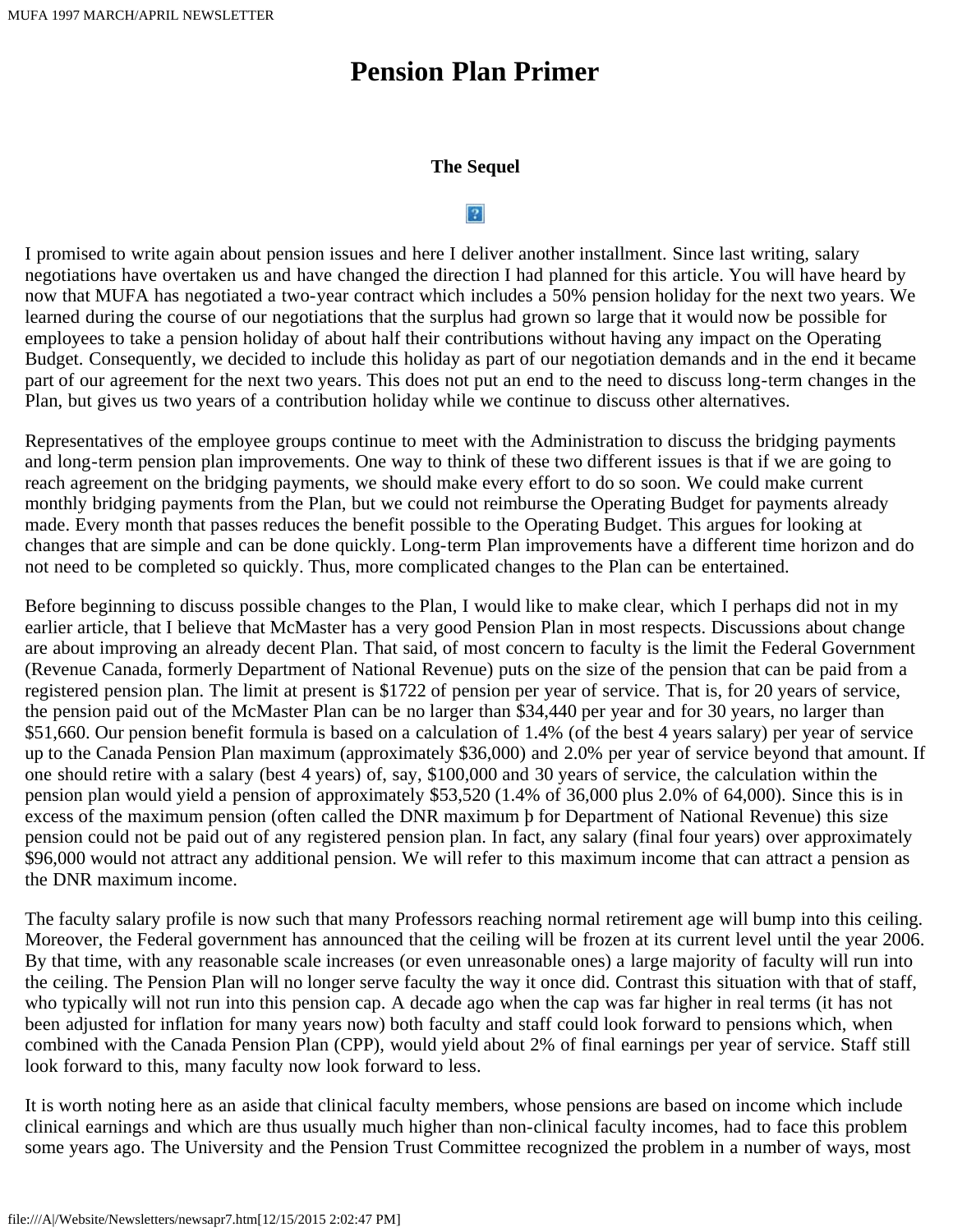recently by allowing clinical faculty to `opt-out' of the McMaster Salaried Pension Plan.

It is important to understand this DNR maximum pension issue because it is crucial to the assessment (from the faculty viewpoint) of any scheme to improve our Pension Plan. Suppose, for example, we were to propose increasing the percentage of final average earnings we earn per year of service. The 2% earned on salaries over the CPP ceiling is already at the maximum allowed by Federal legislation so we might consider raising the 1.4% which attaches to the first \$36,000 of earnings to, say 1.6%. This would, of course, do absolutely nothing in terms of pension for someone already at the DNR maximum income (or someone who would, in any event, meet it before retirement). For someone well below the DNR maximum, and below even the CPP ceiling of \$36,000, it would yield an additional 0.2% per year of service. For example, for an individual with 25 years of service it would yield an increment to pension of an additional 5% of final earnings. For someone with final earnings above the CPP cap, (but still below the DNR maximum) the increase would be 5% for that part of pension below \$36,000 and zero for that part above \$36,000. At final average earnings of \$80,000 for example, the improvement would be 2.25% (5x36/80).

For those above the DNR maximum salary there is no improvement possible in pension, though there is a slight benefit from the contribution side. It is minor, however, in comparison to the pension improvement for those with lower incomes. Since the University does not collect pension contributions on earnings that are above the DNR maximum income, and since the DNR maximum income would fall, the individual's pension contributions would fall slightly. The scheme proposed above would cause the DNR maximum income to fall from about \$96,000 to \$93,000 with a corresponding \$150 per year saving in premiums.

What can we conclude from this example and discussion? First, improving the pension multiple on earnings below the CPP ceiling is not very attractive to faculty and will become less attractive to faculty as time passes and more faculty bump into the DNR maximum income ceiling. Moreover, the same analysis is likely to apply to any other change in benefits that lowers the DNR maximum income. Second, MUSA members are unlikely to share the concern about the DNR maximum income, since at the moment most of their members do not anticipate bumping into this ceiling. It should not be surprising that staff are in favour of increasing the 1.4% to some higher number, while faculty (and clinical faculty) are not. Third, if we do nothing, faculty pensions will become a progressively smaller percentage of final earnings as more and more faculty go over the DNR maximum income. Fourth, extending the analysis a bit, it can be argued that a substantial amount of the surplus has arisen because of individuals bumping into this DNR maximum income ceiling. This requires some further elaboration.

You may recall that in my last installment, I mentioned that last year there was a one-time adjustment of \$27 million to the surplus that arose because of the delay in indexing the DNR maximum pension. The Federal government had frozen the maximum some years earlier but had indicated that indexing would begin again in 1996. A year or so ago the government had a change of mind and indicated instead that the ceiling would be frozen for another decade. The actuary made revised calculations of the value of future pensions and found them to be about \$27 million lower than in previous estimates. So the extra \$27 million surplus, in fact, represents \$27 million that will not be paid to individuals who exceed the DNR maximum income. By no means all of the surplus arises from this source. Other reasons that have been put forward for the size of the surplus include: incomes have grown less rapidly than assumed in the actuarial calculations so the liabilities of the Plan are smaller than anticipated; the stock market investments of the Plan have done better than anticipated so the assets are larger; and there was a period during the 1980's during which individuals (mostly clinical faculty) with incomes in excess of the DNR maximum were contributing on full incomes even though they could receive pensions only on incomes up to the DNR maximum income.

The discussion above regarding increasing the pension benefit and its differential impact, leads naturally to the question: are there improvements to our Pension Plan that would lead to an improved situation for all members of the Plan? This is a question we have been addressing in meetings between employee groups and the Administration that I mentioned in my last pension article. The meetings/discussions arose out of the Directions II document in which the Administration expressed an interest in providing relief for the Operating Budget by paying the bridging payments for the Special Early Retirement Scheme out of the pension surplus. Employee groups agreed to pursue such discussions with the understanding that agreement to pay these bridging payments would need to include some additional benefit for Plan members. A second stimulus for these discussions is the magnitude of the surplus I wrote about in the last installment. It is now so large that improvements are possible that will have no impact on the Operating Budget. The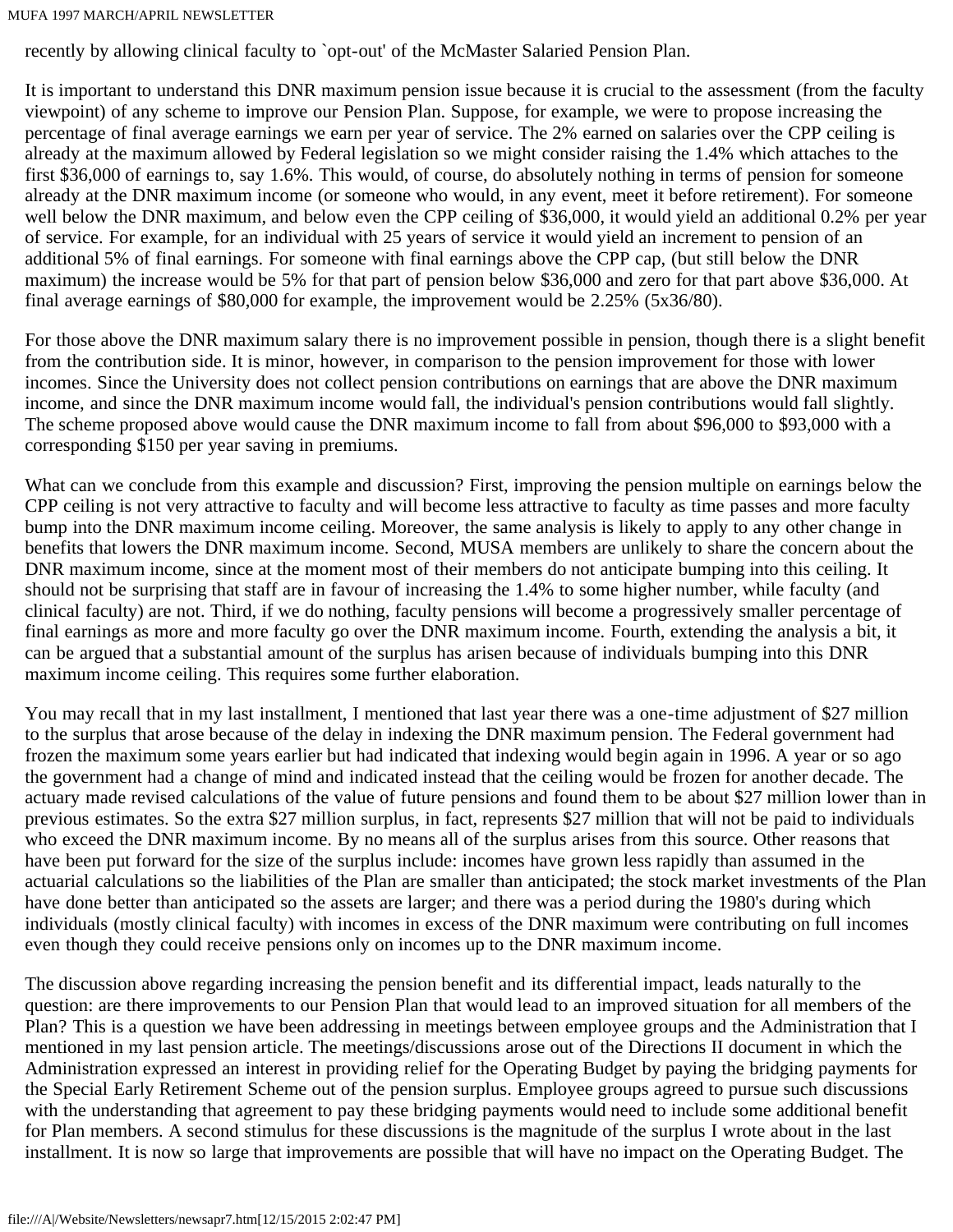discussions have been more broad ranging than just the bridging payment issue and have involved discussions of longer term directions for the Plan.

Before going into more detail about options for consideration, it is worth noting the different groups one must keep in mind because of their different interests. Obviously, there are the faculty, the clinical faculty, the staff, and the exempt staff employee groups. The main differences in these groups is in final earnings as has already been discussed. However, there are also retired faculty (already receiving pensions) who can argue they have some claim to the surplus (moral, if not legal). In addition, it is important to realize that when it comes to pay-outs from the Plan, there are two distinct groups that we might want to keep in mind. There are future retirees who will draw pensions from the Plan, and there are individuals who leave McMaster and receive a Termination Benefit from the Pension Plan. Finally, an important consideration as well is intergenerational equity. Does any proposed change improve the lot of those about to retire at the expense of those many years away from retirement (or *vice versa*)?

The Termination Benefit is one of the less well known features of the Plan and deserves a word of explanation here. The Termination Benefit is the cash value take in lieu of a pension when a member leaves the Plan. It is calculated as the larger of: twice the member's contributions (plus interest earned) and the commuted value of the pension (basically, the present value of pension with corrections for life expectancy). Once an individual has met the Rule of 80, the commuted value is generally the larger of the two numbers, but prior to that age the contributions based calculation is generally better. From the perspective of Plan changes, improvements in the pension received will improve the commuted value calculation, but not the contribution based calculation. Improvements in pensions will do nothing, therefore, for short- service Plan members (not yet eligible for Rule of 80). As a consequence, if one is considering making improvements to the pension benefits received, to be fair also to short-service terminations, one might want to consider at the same time making improvements to the contribution based calculation in the Termination Benefit (for example, by improving the interest rate used to calculate the cash value).

In seeking improvements that might benefit pension recipients, the most obvious improvement is to increase the percentage one gets of final earnings per year of service, but this is not attractive to many faculty as I have already explained. Similarly, reducing to 36 months from the current 48 months, the time period over which we calculate final average earnings, also fails to improve the lot of anyone who will bump into the DNR maximum income ceiling. The same conclusion as in the earlier example applies. It will be beneficial to groups with lower final average earnings but not to most faculty. There will, of course, be some faculty for whom this change would be beneficial and we could support the improvement in the context of a package of changes which also provided improvements for higher income faculty.

According to my understanding of the presentation by the Plan Actuary, there are a few possibilities for improvement on the benefit side that might be considered beneficial to all who retire. The first is a change in the Normal Form of the Pension. Currently the Normal Form of the Pension is a guarantee of payments for 5 years with 50% survivor benefits for married members. Ignoring cost considerations for the moment, we could change the Normal Form of the survivor benefit to a maximum of 2/3 of the member's pension (from the current 50%) and increase the guarantee for single pensioners up to 10 or even 15 years. One would probably want to consider these changes in tandem since one of the changes benefits married members and one benefits single members. Second, we could consider a form of permanent bridge. A bridge is a payment to early retirees that continues until the Canada Pension Plan payments begin (say, at age 65) and is intended to smooth out the retirement income stream. A bridge scheme would, of course, only benefit early retirees (it cannot be paid out of the Plan after age 65). There are both lifetime limits and annual limits on the amounts which can be paid. Since we currently have no bridge benefit for early retirees, we have considerable room for improvement here.

The fact that our discussions regarding improvements stem from the possible payment of the bridge for the Special Early Retirement Plan, is a strong argument for a permanent bridge. This Plan (if we agree) and the earlier `Window' plan would both draw on the pension surplus to make special payments to a few individuals who just happened to be at the right age at the right time. Some argue that this is unfair to those who are the `wrong' age and everyone should have an opportunity of enhanced early retirement. The Rule of 80 does provide this feature to some extent. A bridge benefit could substantially improve the options.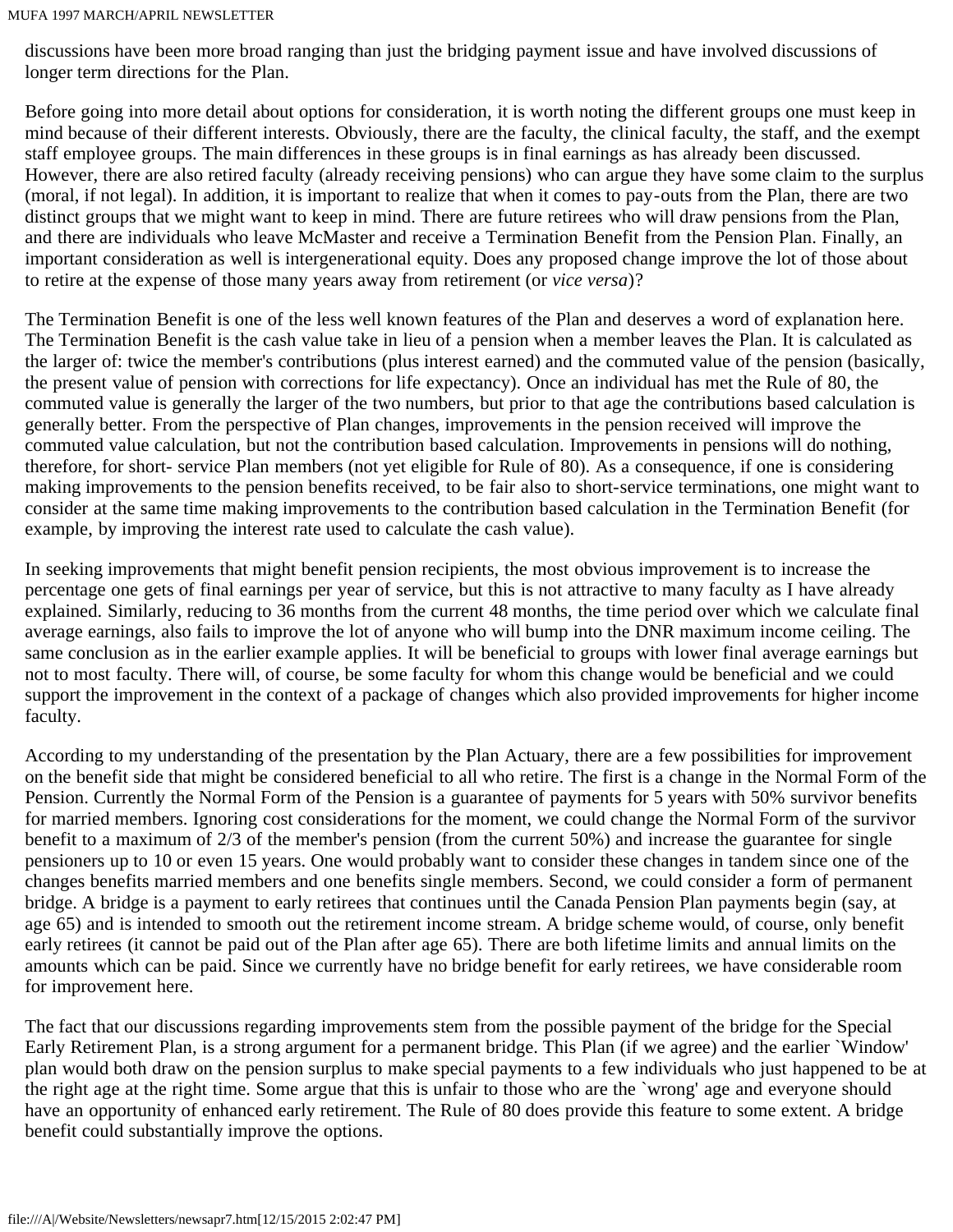The third possibility for improvement lies in the indexing provisions for pensions. This option has the additional benefit of potentially increasing the benefits of current retirees. Currently our pensions are indexed by the lesser of: a) the inflation rate, and b) the book value rate of return on the fixed income portion of the fund in excess of 4.5%. In addition there is a two-year catch-up feature so that if full indexing for inflation does not occur in any one year, one can have delayed indexing if in the next two years the rate of return less 4.5% is in excess of the inflation rate. The delayed indexing feature is only a recent addition in last year's agreement. Even without it, our Plan has been essentially fully indexed for inflation for most of the last two decades. The last time we fell short of full indexing was more than 15 years ago. Nevertheless, there is always the concern that we might fall short again and it would be possible to further improve the indexing features. This could be done either by increasing the length of time for catchup, by looking at a different interest rate differential, or by actually guaranteeing full CPI indexing. None of these indexing improvements would effect the DNR maximum income and would provide a potential benefit for all.

The other place one can look for improvements to the Plan is on the contributions side of the pension calculation. We all pay contributions as a proportion of income (3.5% up to the CPP income ceiling of approximately \$36,000 and 5% on income thereafter). A contribution holiday benefits all Plan members at the time they make contributions. It is an extremely simple adjustment to make and it is this feature that led us to the consideration of a 50% member contribution holiday in our recently negotiated agreement. A contribution holiday alone does, however, cause a reduction in the termination benefit since it is now calculated as a multiple of past contributions (plus interest). For this reason we agreed in our negotiations to seek a change to the Pension Plan text that will allow the Termination Benefit to be calculated based on `normal contributions' as opposed to member contributions. In this way, both retirees and those taking the termination option can benefit. While these changes benefit all Plan members, they fail to improve our pensions. For those with lower incomes, and correspondingly lower pensions, the extra funds could, of course, be invested for retirement in an RRSP. For faculty members, many will have no RRSP room in any event, so this opportunity is unavailable. Nor is any additional RRSP room created by a contribution holiday since in a defined benefit plan such as ours, the Pension Adjustment which determines RRSP room is calculated based on the defined benefit (and its growth in any particular year).

Where does all this leave us? A few simple changes are available to choose from that could offer benefits to all or almost all. Changes to the normal form of benefit helps everyone who takes a retirement pension; changes to create a permanent bridge help everyone who takes early retirement; changes to the way interest on the contributions is calculated for the termination benefit helps those who take this benefit; a change to a 36 month period for calculating average earnings would help those below the DNR maximum income taking retirement; and, finally, more complete indexing helps those currently retired as well as anyone who eventually takes a pension. All of these seem to be excellent opportunities to explore.

To make more major permanent changes to the Plan will, no doubt require long and complex negotiations. For individuals who expect to retire with earnings below the DNR maximum income, one of the most attractive options may be to improve the 1.4% per year of service earned on incomes below the CPP ceiling. For those who expect to exceed the DNR pension ceiling, however, this is not an attractive option and could use up the surplus without providing them any benefit. The most attractive option for this group would seem to be to find a way to supplement pensions on incomes over the DNR maximum income level. This would require that supplementary payments be made outside the Plan; for example, from the Operating Budget or from another fund. Some other institutions, such as UBC, I understand, have established such funds. Such a plan could be considered here as well. To fund such pensions out of the surplus would be complicated and probably would require agreement by all parties to take money from the surplus fund to establish a supplementary fund outside the Plan. However, if those with incomes below the DNR maximum are to benefit by an increase in the percent earned as a pension (on income below the CPP ceiling) from 1.4% to something higher, agreement should not be impossible.

As if these options are not enough, there is also an alternative possibility of moving our Plan towards a defined contribution plan. In such plans, individual pensions are tied to individual contributions. The limits on the size of pension that can be paid appear to be less binding and this seems to be a major attraction. The committee representing the Administration and all the employee groups discussing pensions has just begun to hear about this alternative. If we move further in this direction, I will see that additional information on this alternative is published in this *Newsletter*.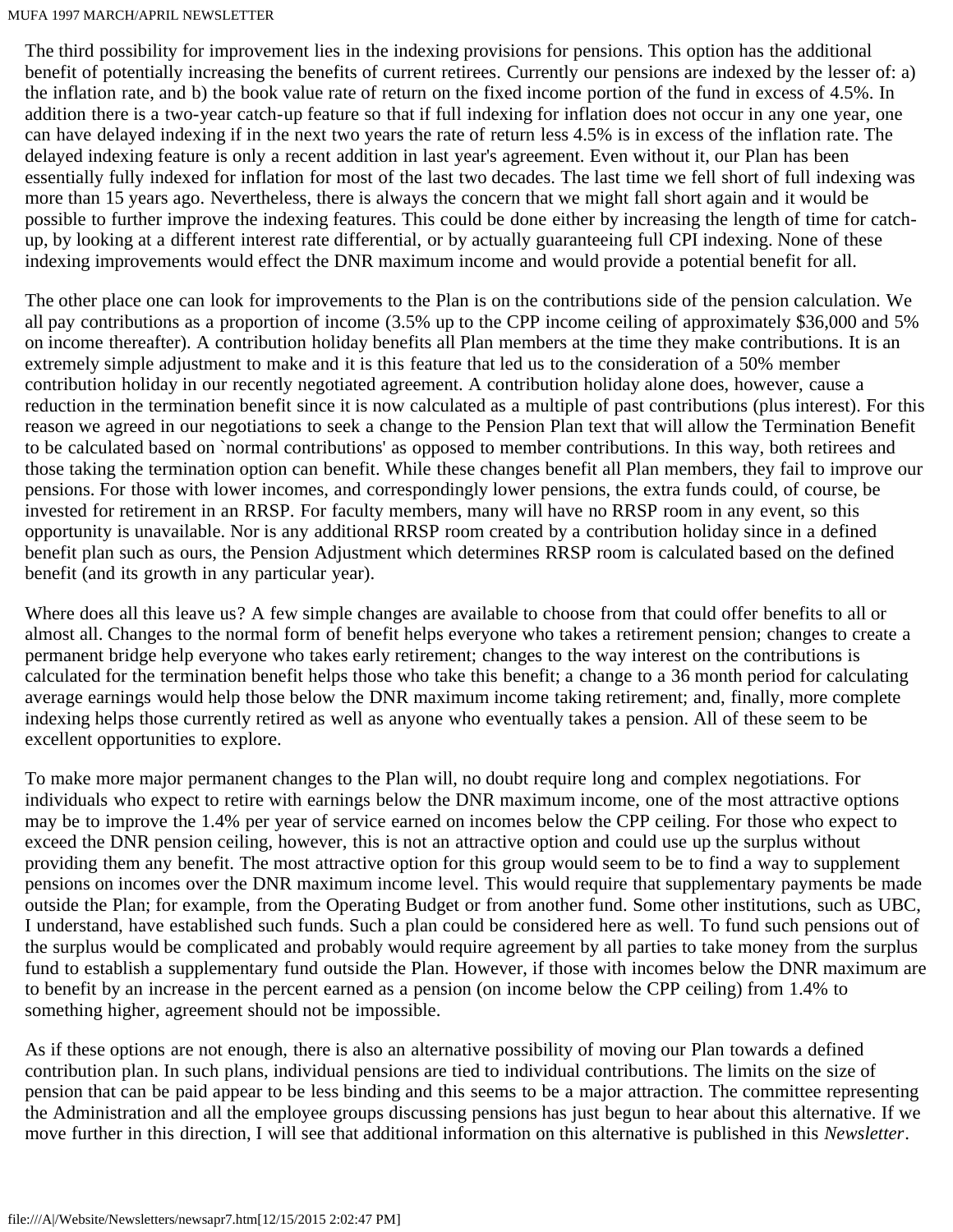The choices available are many and it will take some time to understand all the implications of moving in one direction or another. I, or my successor in these discussions, will keep you informed.

*Les Robb*

 $|2|$ 

## **Survey: Modem Pool Funding**

Funding for faculty use of the Extended Modem Pool was successfully negotiated last year. This funding was under review this year, in part because of the lower than anticipated use in the beginning of the year (CIS report, November 19, 1996). However, use of the internet for many faculty is growing rapidly and we thought that actual use during the beginning of this year was not an accurate predictor of future use. For that reason, we conducted a survey asking for estimates (hours per week) of current and future use in four categories: teaching, research, administration, and other. The survey was sent to all members of the McMaster University Faculty Association on the g-mufa mailing list, which includes 475 of 737 members. A total of 84 responses were returned. Over all categories, the anticipated growth in modem pool use was 23.9% from 1996/97 to 1998/99. The largest estimated growth was in the teaching category (35%). In support, actual use (CIS report, March 11, 1997), has increased over the last 4 months by 864% compared to the initial November report. The new contract includes the maintenance of the Extended Modem Pool funding at \$20,000 per year for the next two years.

#### **Survey Results**

Average hours/week/user estimated for 3 years and 4 categories.

| Category       | 1996/97 | 1997/98 | 1998/99 |
|----------------|---------|---------|---------|
| Teaching       | 2.81    | 3.76    | 3.78    |
| Research       | 4.51    | 5.58    | 5.55    |
| Administration | 2.19    | 2.01    | 2.39    |
| Other          | 1.71    | 1.91    | 2.18    |
| ALL.           | 11.22   | 13.26   | 13.91   |

*Judy Shedden Psychology*

 $\left|2\right\rangle$ 

*This is the transcript of an ACTUAL radio conversation of a U.S. naval ship with Canadian authorities off the coast of Newfoundland in October 1995. It was released by the Chief of Naval Operations, 10/10/95.*

AMERICANS: Please divert your course 15 degrees to the North to avoid a collision.

CANADIANS: Recommend you divert YOUR course 15 degrees to the South to avoid a collision.

AMERICANS: This is the Captain of a U.S. Navy ship. I say again, divert YOUR course.

CANADIANS: No. I say again, you divert YOUR course.

AMERICANS: THIS IS THE AIRCRAFT CARRIER U.S.S. MISSOURI. WE ARE A LARGE WARSHIP OF THE U.S. NAVY. DIVERT YOUR COURSE NOW!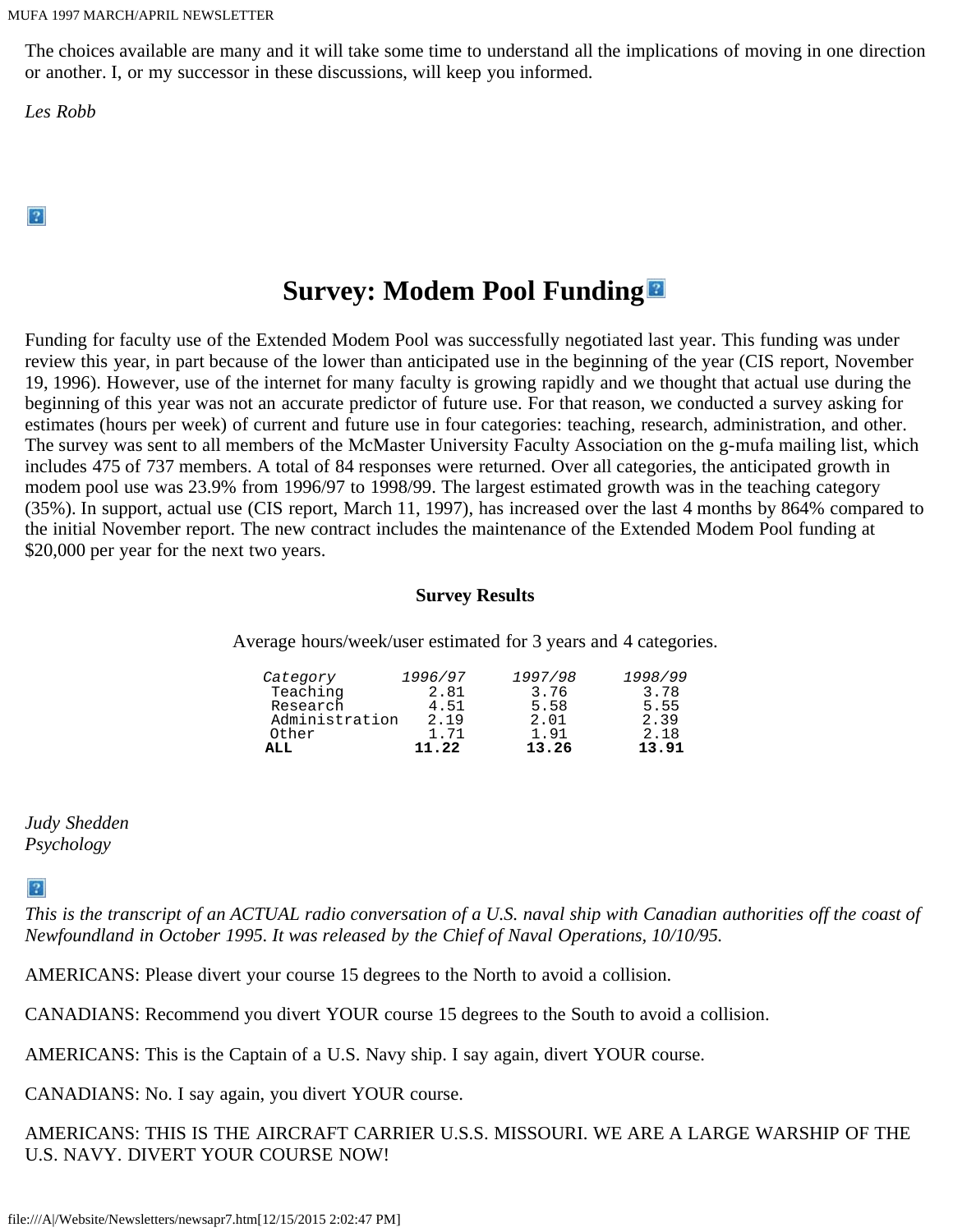$|2|$  $|2|$ 

CANADIANS: This is a lighthouse. Your call.



### **E** COMPUTER FOR SALE

#### **Packard Bell 386SX**

RAM: 3 Meg Hard Drive Floppy Disk Drives: 1.44 Mega, 3½" and 1.2 Mega, 5¼" PB PS/2 Mouse Colour Monitor & Keyboard

**All reasonable offers will be entertained.**

For more information, contact the MUFA Office (ext. 24682; e-mail: mufa@mcmaster.ca)

[Click Here for](file:///A|/Website/Newsletters/bookapr7.htm)

### **[Zero Tolerance](file:///A|/Website/Newsletters/bookapr7.htm)**

**[Book Review](file:///A|/Website/Newsletters/bookapr7.htm)**

 $|2|$ 

 $|2|$ 

 $|2|$ 

**It's claimed Canadians don't know exactly what defines them. But a list headed, "Cultural Differences Explained", might be a good start.**

 $\left|2\right\rangle$ 

AUSSIES: Dislike being mistaken for Brits when abroad. CANADIANS: Are rather indignant when mistaken for Americans abroad. AMERICANS: Encourage being mistaken for Canadians when abroad. BRITS: Can't possibly be mistaken for anyone else when abroad

AUSSIES: Believe you should look out for your mates.